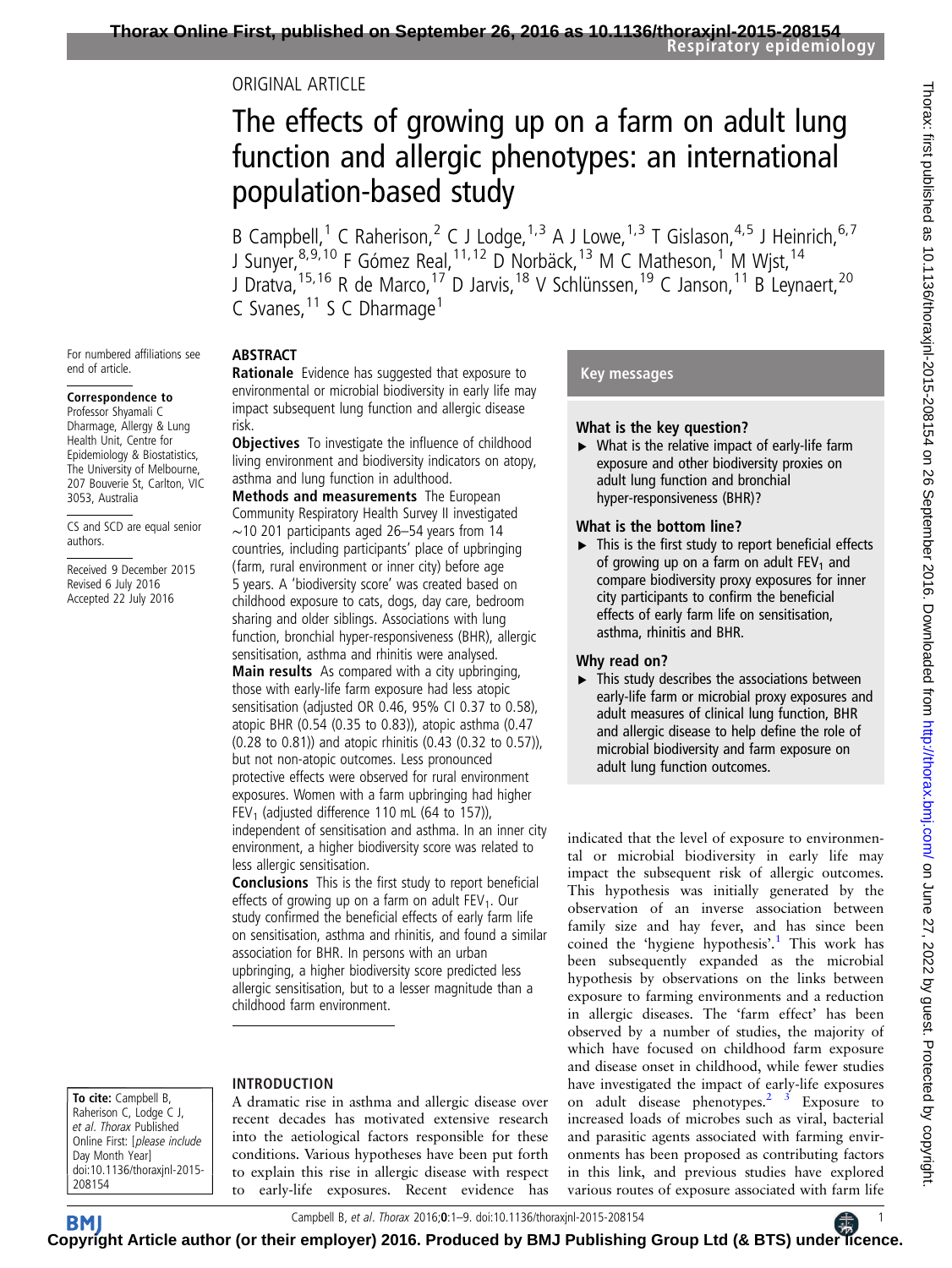more thoroughly to investigate their relative contributions to this 'farm effect'. [2](#page-7-0) Supporting this hypothesis, studies have also shown that endotoxin and fungal loads in farming homes are significantly higher than those in non-farming homes. $4-8$ 

Following the interest in early life as a critical window for exposures that determine lifelong health and disease status, numerous studies have investigated the associations between childhood farm exposure and childhood allergic diseases. Systematic reviews synthesising considerable evidence from studies on early-life farm exposure and childhood disease outcomes have shown a decreased risk of asthma, wheeze and allergic disease associated with the 'farm effect'.<sup>3</sup> <sup>9</sup> However, fewer studies have analysed the impact of these childhood exposures on well-defined allergic adulthood outcomes or the potential persistence of the 'farm effect' into adult life.<sup>2 3 9</sup> While the majority of existing research has investigated allergic outcomes including asthma, little work has been conducted on the association between early-life farm exposure and clinical measures of lung function in childhood, adolescence or adulthood.<sup>[10](#page-7-0)–14</sup> Findings in younger cohorts have been conflicting, with one study finding no improvements in spirometric measures related to the 'farm effect',<sup>[12](#page-7-0)</sup> another study showing only higher FVC in children born on a farm $14$  and a third study finding a lower prevalence of bronchial hyper-responsiveness (BHR) in adolescents raised on a farm—a finding that was more distinct in girls[.13](#page-7-0) Although few articles have completely stratified this association by atopy to investigate this association among atopic and non-atopic groups, in a study on farming environments childhood health outcomes, Fuchs et  $al^{12}$  $al^{12}$  $al^{12}$  found that farm exposure reduced risk of wheeze independent of atopic status and observed a statistically significant interaction between atopy and fractional exhaled nitric oxide, but not lung function or BHR. In this under-researched area, only one study has investigated the association between early-life farm exposure and adult lung function, finding no statistically significant results.<sup>[11](#page-7-0)</sup> This study also found no association between a farm upbringing and risk of BHR. The only other study on this topic found decreased odds of adult BHR, with being 'born and raised' on a farm.<sup>10</sup> Additionally, many studies on farming exposures and allergic disease outcomes rely on comparisons between categorised 'farming' and 'non-farming' communities, which may overlook the significance of intermediary rural exposures. This is an important distinction in the context that increasing urbanisation is linked to a higher prevalence of allergic disease.<sup>15</sup> Moreover, the strength of the 'farming effect' is not often compared with the other associated early-life exposures related to environmental biodiversity such as pet keeping, older siblings, bedroom sharing and interactions with other children through day care or nursery school attendance.<sup>[16](#page-7-0)–18</sup> As such, it is currently unclear if exposures to an increased microbial load in an urban setting might approximate the effect of early-life farming exposure on allergic and respiratory disease outcomes.

In this article, we aim to add knowledge to these gaps in this field of research using the European Community Respiratory Health Survey (ECRHS), the largest international multicountry study of adult asthma, collected information on early childhood exposure to farming and place of upbringing. In addition, information was collected on other environmental exposures related to biodiversity and microbial load along with objective outcome measures of IgE-mediated sensitisation and lung function in adult life. Using these data, we aimed to investigate whether exposure to farming is related to adult allergic outcomes and lung function, and if so, whether any associations can be explained by microbial proxy markers.

## METHODS

## Study design and data collection tools

The methods of the ECRHS I have been fully described elsewhere.<sup>19 20</sup> Briefly, in the ECRHS I, participating centres randomly selected samples of participants aged 20–44 years, from a total of 48 centres in 22 countries during 1991–1993. A sampling frame randomly selected 1500 men and women from preexisting administrative boundaries with a population of at least 150 000 people, who were mailed a short postal questionnaire about asthma and asthma-like symptoms (stage 1). During stage 2, a random subsample, made up of roughly 20% of stage 1 respondents were invited to attend a local testing centre to complete a more detailed questionnaire administered by an interviewer and undergo skin prick and blood tests, assessment of lung function by spirometry and methacholine challenge testing. In addition, participants who were not in the random sample, but who reported current use of treatment for asthma, an asthma diagnosis, or who they had been woken with shortness of breath in the previous 12 months (symptomatic sample) were also invited to participate in stage 2.

The ECRHS II, conducted between 1998 and 2002, was a follow-up of the clinical participants included in the ECRHS I. Twenty-nine centres participated in this follow-up, where participants underwent a self-completed screening questionnaire, an administered clinical interview, lung function testing and serum IgE analysis. Clinical measures used in this analysis were collected during the ECRHS II follow-up. The data on early-life farm exposure and current respiratory symptoms that were used in this analysis were also collected in this survey. The detailed protocol can be found at<http://www.ecrhs.org>.

## IgE measurements

Using the Pharmacia CAP System (Pharmacia Diagnostics AB, Uppsala, Sweden), total serum IgE and specific IgE levels to cat, house dust mite (Dermatophagoides pteronyssinus), mould Cladosporium and timothy grass were measured. Each sample was handled in a similar manner, with centrifugation and subsequent storage at −20°C until IgE analysis. The serum-level measurement range for total IgE was 2–2000 kU/L and 0.35– 100 kUA/L for specific IgE.

### Lung function

Lung function was assessed by spirometry, and the maximum  $FEV<sub>1</sub>$  and FVC were measured through a maximum of five acceptable tests.

BHR was measured by methacholine challenge testing. Methacholine was released via a Mefar dosimeter (Mefar, Bovezzo, Italy). Two minutes after each inhalation,  $FEV<sub>1</sub>$  was recorded, and the test was stopped when either a 20% fall in  $FEV<sub>1</sub>$  was achieved or the final methacholine dose had been given.

## DEFINITIONS

### **Outcomes**

BHR was defined by a fall of at least  $20\%$  in  $FEV<sub>1</sub>$  after the methacholine challenge test (accumulated dose 1 mg), and allergic sensitisation was characterised by at least one positive test to any specific allergen (≥0.35 kUA/L). Nasal allergies were determined by questionnaire with response to "Do you have any nasal allergies including 'hayfever'?". Current asthma was defined as BHR AND current wheeze OR the use of asthma medications in the last  $12$  months.<sup>21</sup> Participants were classified as having current wheeze if they answered yes to the question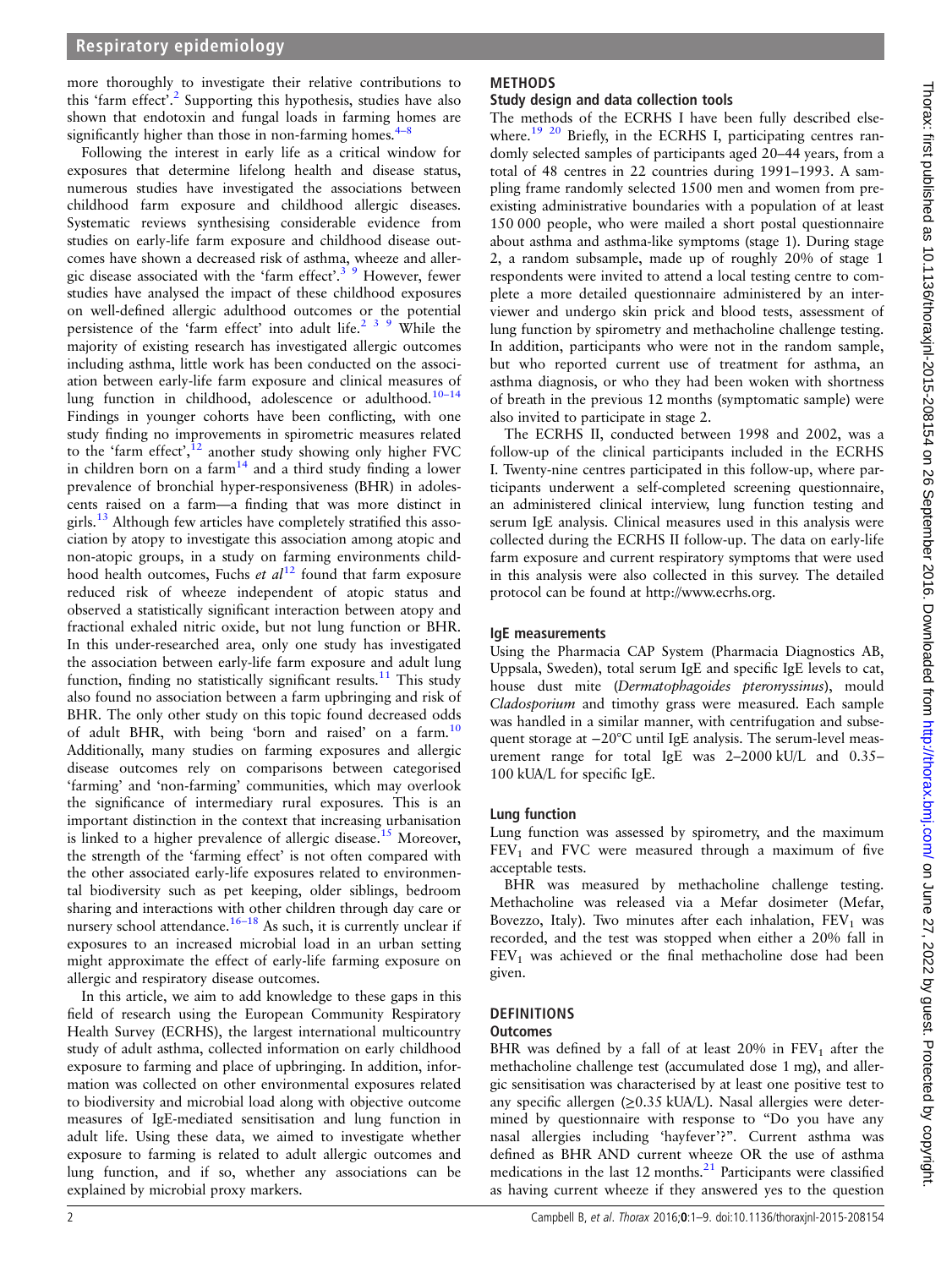Thorax: first published as 10.1136/thoraxjnl-2015-208154 on 26 September 2016. Downloaded from http://thorax.bmj.com/ on June 27, 2022 by guest. Protected by copyright Thorax: first published as 10.1136/thoraxjnl-2015-208154 on 26 September 2016. Downloaded from <http://thorax.bmj.com/> June 27, 2022 by guest. Protected by copyright.

"Have you had wheezing or whistling at any time during the last 12 months?". Continuous measures of  $FEV<sub>1</sub>$ , FVC and  $FEV<sub>1</sub>/FVC$  were used in this analysis. The outcomes of asthma, rhinitis and BHR were stratified into allergic and non-allergic phenotypes based on the presence or absence of allergic sensitisation as defined above.

#### Primary exposure

For this analysis, participants were grouped by place of upbringing before the age of 5 years as reported in the ECRHS II follow-up survey. The question that collected the participant's childhood living environment was "What term describes the place you lived most of the time when you were under the age of 5 years? (a) farm (b) village in a rural area (c) small town (d) suburb of a city and (e) inner city". A three-level variable was used in the analysis with inner city, farm and a combined intermediary category of village, town or suburb. Similar findings and no statistically significant differences in outcomes were observed between the three intermediary groups when investigated individually. A small, but insignificant, difference was observed between suburb and village with suburbs having a lower benefit than village.

### Other exposures

The 'proxy microbial load score' was calculated from answers to the following survey questions from the ECRHS II: (a) "At what age did you first attend a school, play school, day care or nursery?"  $(=1 \text{ if attended before age 5})$ ; (b) "Was there a dog/ cat in your home during your first year of life OR when you were aged 1 to 4 years OR when you were aged 5–15 years?" (=1 for each affirmative answer) (c) "How many other children regularly slept in your bedroom before you were five years old?"  $(=1 \text{ if } > 0)$  and (d) "How many older brothers (or sisters) [do you have]?"  $(=1 \text{ if } > 0)$ . The combined effect of daycare, pets, bedroom sharing and siblings in early life was examined together as the cumulative 'proxy microbial load score'. Individuals were given a score for the number of factors (0, 1, 2, 3, 4, 5 exposures).

## Analytical methods

The significance of variation in baseline demographics by earlylife residence was assessed with  $\chi^2$  tests or analysis of variance methods. Multiple and multinomial logistic regression analyses were performed to estimate adjusted ORs for the associations between childhood environment and clinical phenotypes while adjusting for relevant confounders. Multiple linear regression was performed to estimate the mean differences in lung function by differing early-life home environments while adjusting for possible confounders. A potential interaction between sex and childhood environment was investigated, and a stratified analysis was presented in the presence of a significant interaction. Sensitivity analyses were performed with adjustment for random and symptomatic sample membership and were consistent with the presented findings.

For all analyses, the following a priori confounders were included: age, sex, study centre, smoking status and family history of allergic disease. In addition, height<sup>2</sup> was determined to be an a priori confounder in the analysis of lung function data. A set of potential confounders were also explored during the analyses and were only included in the final model if the point estimate changed by more than 10%; these variables included maternal/paternal smoking, older siblings or bedroom sharing, early day care or nursery school attendance, early-life cat/dog ownership, socioeconomic status and weight in lung

function analyses. Potential heterogeneity of associations was studied across countries. A fixed-effect model was used to meta-analyse risk estimates when there was no significant heterogeneity based on the  $I^2$  value (<50%) in order to compare risk estimates across participating countries.

A subgroup analysis, limited to those with inner city upbringing in the first 5 years, was performed using a score of microbial load and diversity exposures to evaluate whether the potential risk reduction in the outcomes is similar to any risk reduction related to exposure to farming.

All analyses were carried out using Stata V.12 (StataCorp, College Station, Texas).

## RESULTS

Of the 10 201 participants with survey data for the question on childhood living environment, the majority reported living in a village in a rural area, small town or suburb of a city before the age of 5 years (63.9%). The percentage of inner city participants was 26.9% and the smallest group was those living on farms at 9.2%. Farm-exposed participants were significantly older at follow-up than those born in rural or inner city environments (table 1). The prevalence of exposure to dogs or cats during childhood, older siblings or bedroom sharing with older children was also higher in those who reported living on a farm environment before the age of 5 years. In addition, a family history of allergic disease was less prevalent in this group.

## Allergic phenotypes

A lower prevalence of any allergic sensitisation (p<0.001), nasal symptoms (p<0.001) or BHR (0.002) was observed in participants reporting farm exposure before the age of 5 ([table 2](#page-3-0)). Those who lived on a farm before the age of 5 years had a reduced risk (OR=0.46 95% CI 0.37 to 0.58) of adult atopy compared with those living in the inner city ([table 2](#page-3-0)). Only a moderate reduction was observed in adults from a village/town/ suburb. Stratification of nasal symptoms by sensitisation showed

Table 1 Characteristics and demographic data for the study population, according to childhood living environment

|                                           | Inner city,<br>mean (SD) | Village/town/<br>suburb,<br>mean (SD) | Farm, mean<br>(SD) | p Value* |
|-------------------------------------------|--------------------------|---------------------------------------|--------------------|----------|
| Mean age, years                           | 41.9 (7.2)               | 42.6 (7.2)                            | 45.1(6.4)          | < 0.001  |
|                                           | % (n)                    | % (n)                                 | % (n)              |          |
| Gender                                    |                          |                                       |                    |          |
| Male                                      | 45.5 (1201)              | 48.0 (2991)                           | 46.8 (432)         |          |
| Female                                    | 54.5 (1441)              | 52.0 (3239)                           | 53.3 (492)         | 0.085    |
| Ever smoker                               | 57.4 (1512)              | 56.3 (3505)                           | 54.3 (501)         | 0.262    |
| Paternal smoking                          | 66.5 (1705)              | 65.3 (3932)                           | 61.0 (541)         | 0.019    |
| Maternal smoking                          | 27.8 (726)               | 23.1 (1415)                           | 14.0 (128)         | < 0.001  |
| Cat in childhood                          | 32.2 (717)               | 44.3 (2772)                           | 84.0 (743)         | < 0.001  |
| Dog in childhood                          | 30.1 (677)               | 42.8 (2707)                           | 73.2 (655)         | < 0.001  |
| Older siblings                            | 53.4 (702)               | 54.2 (2065)                           | 61.7 (409)         | 0.001    |
| Bedroom sharing                           | 65.3 (1774)              | 66.9 (4332)                           | 71.2 (666)         | 0.005    |
| Family history of<br>allergic disease     | 37.9 (883)               | 31.5 (1714)                           | 26.4 (218)         | < 0.001  |
| Serious respiratory<br>infection <5 years | 12.2 (319)               | 10.7 (649)                            | 12.1 (108)         | 0.088    |
| School attendance<br><5 years             | 50.3 (1124)              | 36.2 (2288)                           | 18.4 (163)         | < 0.001  |
|                                           | $\cdot$ $\cdot$          | $\mathcal{L}$                         |                    |          |

\*Statistical significance determined by  $\chi^2$  or analysis of variance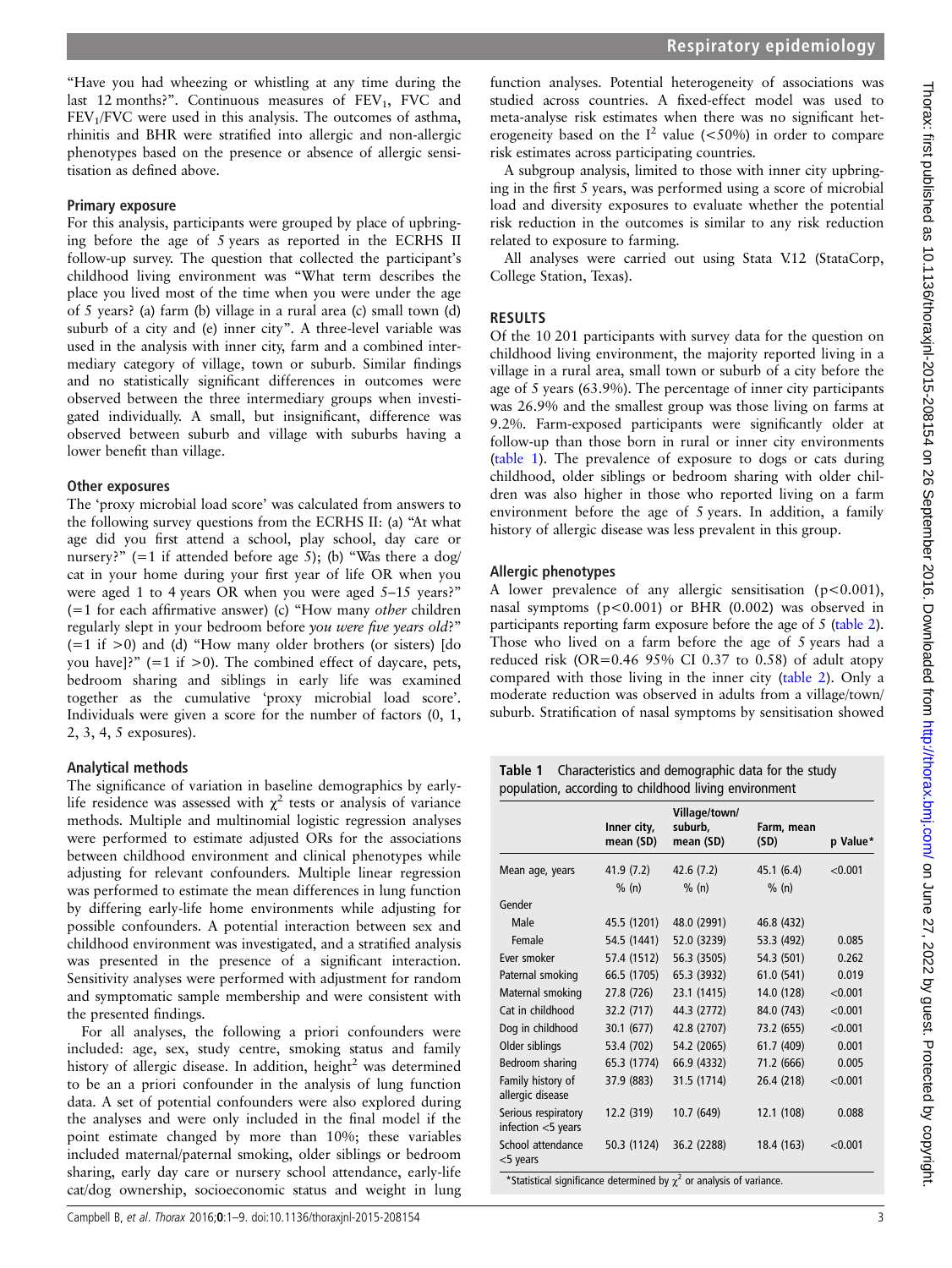<span id="page-3-0"></span>Table 2 Associations between lung function measures and allergic disease outcomes with childhood home environment (inner city reference group)

|                                              | Inner city, $% (n)$ | Village/town/suburb, % (n) | Farm, $% (n)$ | Village/town/suburb,<br>OR (95% CI) or<br>mean difference (SD) | Farm,<br>OR (95% CI I) or<br>mean difference (SD) |
|----------------------------------------------|---------------------|----------------------------|---------------|----------------------------------------------------------------|---------------------------------------------------|
| <b>BHR</b>                                   | 18 (306)            | 16 (625)                   | 12 (78)       |                                                                |                                                   |
| $+BHR - atopy$                               |                     |                            |               | $1.05$ (0.81 to 1.36)                                          | $0.92$ (0.61 to 1.39)                             |
| $-BHR + atopy$                               |                     |                            |               | $0.82$ (0.69 to 0.96)                                          | $0.46$ (0.34 to 0.61)                             |
| $+BHR + atopy$                               |                     |                            |               | $0.88$ (0.69 to 1.11)                                          | $0.54$ (0.35 to 0.83)                             |
| Mean FEV <sub>1</sub> /FVC (SD) <sup>*</sup> | 80.2(6.8)           | 80.0(6.7)                  | 80.6(6.8)     | $-0.06$ (-0.41 to 0.29), p=0.746                               | 0.60 (0.04 to 1.16), $p=0.036$                    |
| Any atopic sensitisation                     | 38 (771)            | 31 (1564)                  | 18 (143)      | $0.83$ (0.73 to 0.94)                                          | $0.46$ (0.37 to 0.58)                             |
| Nasal symptoms                               | 36 (950)            | 32 (1992)                  | 25 (230)      |                                                                |                                                   |
| +Nasal symptoms<br>-Atopy                    |                     |                            |               | 1.04 (0.87 to 1.24)                                            | $0.96$ (0.73 to 1.26)                             |
| -Nasal symptoms<br>+Atopy                    |                     |                            |               | $0.76$ (0.64 to 0.91)                                          | $0.51$ (0.37 to 0.69)                             |
| +Nasal symptoms<br>+Atopy                    |                     |                            |               | 0.90 (0.77 to 1.05)                                            | $0.43$ (0.32 to 0.57)                             |
| Current asthma                               | 6.1(168)            | 5.5(361)                   | 4.4(41)       |                                                                |                                                   |
| +Current asthma<br>$-Atopy$                  |                     |                            |               | 1.08 $(0.72 \text{ to } 1.61)$                                 | 1.09 (0.60 to 1.99)                               |
| $-Current$ asthma<br>$+Atopy$                |                     |                            |               | 0.82 (0.72 to 0.93)                                            | 0.47 (0.37 to 0.59)                               |
| +Current asthma<br>+Atopy                    |                     |                            |               | $0.92$ (0.70 to 1.21)                                          | $0.47$ (0.28 to 0.81)                             |

Statistically significant associations are in bold.

Adjustment for age, sex, study centre, smoking and family history of allergic disease.

 $*$ Additional adjustment: height<sup>2</sup> and weight.

BHR, bronchial hyper-responsiveness.

that the protective effect of the farming environment was limited to those with allergic nasal symptoms ( $OR = 0.43$ ,  $95\%$ ) CI 0.32 to 0.57). Participants with early-life village, town or suburb, exposure did not have reduced risk of allergic nasal symptoms when compared with the inner city reference group. A similar pattern was observed for current allergic/non-allergic asthma in reference to place of upbringing, in which farm children experienced a significant reduction in the risk of allergic asthma by approximately 50%. On the other hand, the risk of current allergic asthma for those participants from a village, town or suburb was not significantly reduced when compared with the inner city reference group. A very similar pattern was also observed in the analysis of allergic/non-allergic BHR in relation to childhood environment.

#### Lung function

An interaction (p=0.03) was observed between gender and early-life home environment for  $FEV_1$  (table 3), but not  $FEV_1$ / FVC ratio. After adjustment for a priori confounders and weight, females from a childhood farming environment experienced a significantly higher  $FEV_1$  of approximately 110 mL

(95% CI 64 to 157). Slightly higher  $FEV<sub>1</sub>/FVC$  values were observed for those who lived on a farm before the age of 5 years  $(0.60, p=0.036, table 2)$ . However, this increase was found to be only modest after adjustment for maternal/paternal smoking and serious respiratory infections before the age of 5 years (p=0.115). No significant associations were observed with  $FEV<sub>1</sub>/FVC$  categorised above and below 70%. Also, a higher  $FEV<sub>1</sub>/FVC$  was not observed for village/town/suburb participants as compared with the inner city reference group.

#### Meta-analysis of the effects

No heterogeneity was seen between the associations of place of upbringing between countries for the outcome of allergic sensitisation (fi[gure 1](#page-4-0);  $I^2=0\%$ ), while some heterogeneity was observed for the outcome of  $FEV_1$  (fi[gure 2;](#page-4-0)  $I^2=44.8\%$ ). The pooled risk estimate for any sensitisation in the farming subgroup indicates a 53% (95% CI 0.36 to 0.59) reduction in the risk of sensitisation, while the village group had only 26% (95% CI 0.74 to 0.96) reduction when compared with individuals exposed to an inner city environment in early life. Higher  $FEV<sub>1</sub>$ levels were observed in females with a farm upbringing when

#### Table 3 Lung function outcomes in relation to childhood living environment

|                     | Men                   |                                               | Women                 |                                               |  |
|---------------------|-----------------------|-----------------------------------------------|-----------------------|-----------------------------------------------|--|
|                     | Mean $FEV_1$ , L (SD) | Adjusted difference in FEV <sub>1</sub> , mL* | Mean $FEV_1$ , L (SD) | Adjusted difference in FEV <sub>1</sub> , mL* |  |
| Inner city          | 4.03(0.59)            | (reference)                                   | 2.97(0.40)            | (reference)                                   |  |
| Village/town/suburb | 4.06(0.73)            | 41 (-5 to 86), $p=0.080$                      | 2.99(0.40)            | 22 ( $-7$ to 51), p=0.142                     |  |
| Farm                | 4.08(0.59)            | 52 ( $-20$ to 124), p=0.158                   | 3.08(0.40)            | 110 (64 to 157), p<0.001                      |  |

\*Adjusted for age, height<sup>2</sup>, weight, study centre, smoking and family history of allergic disease.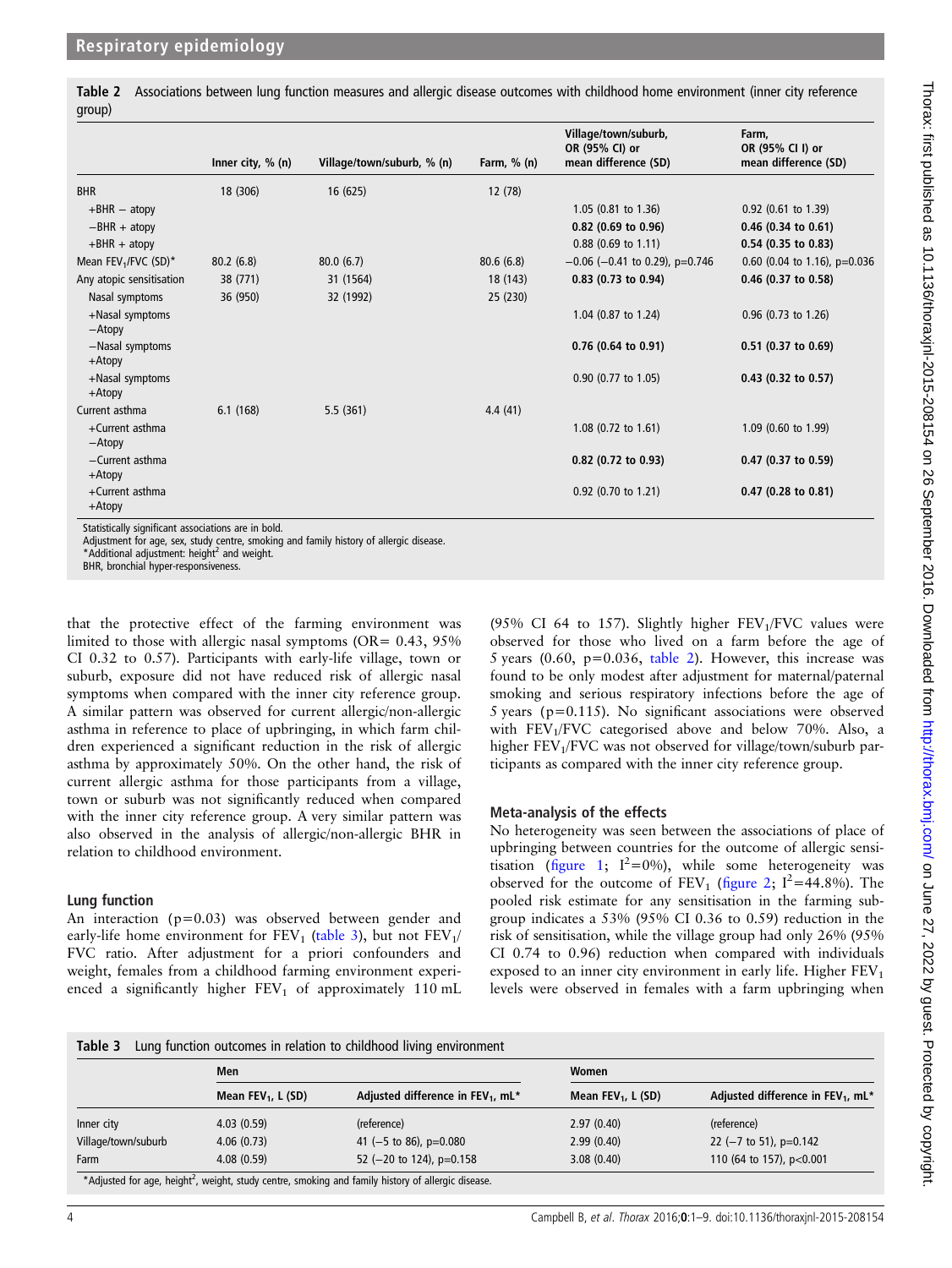<span id="page-4-0"></span>Figure 1 Fixed-effect meta-analysis for odds of any sensitisation by early-life home environment for each participating country. For each centre, the square gives the OR and the horizontal lines indicate 95% CI; the area of the square is proportional to the size of the study sample in each centre.

OR (95%CI) **Village-Town-Suburb** Australia Belgium Estonia France Germany Iceland Italy Norway Spain Subtotal  $(I^2 = 0.0\% , p = 0.491)$ 0.84 (0.74, 0.96) Farm Farm Australia Belaium Estonia France Germany Iceland Italy Norway Spain Subtotal ( $I^2 = 0.0\%$ , p = 0.815)  $0.47(0.36, 0.59)$  $0.05$  $0.1$  $0.25$  $0.5$  $1.522.5$ **Odds Ratio** 





compared with those from an inner city (pooled mean=0.13 L, 95% CI 0.09 to 0.18).

## Subgroup analyses

Descriptive statistics for each biodiversity score subgroup are displayed in [table 4.](#page-5-0) Among those who lived in an inner city in

the first 5 years of life, a reduction in risk of any sensitisation was observed with increasing proxy microbial load score (trend p=0.05) [\(table 5](#page-5-0)). Similarly, for most outcomes, decreased odds of all allergic phenotypes were observed with increasing proxy microbial load score. However, as seen in [table 5](#page-5-0), early-life farming exposure was associated with a stronger reduction in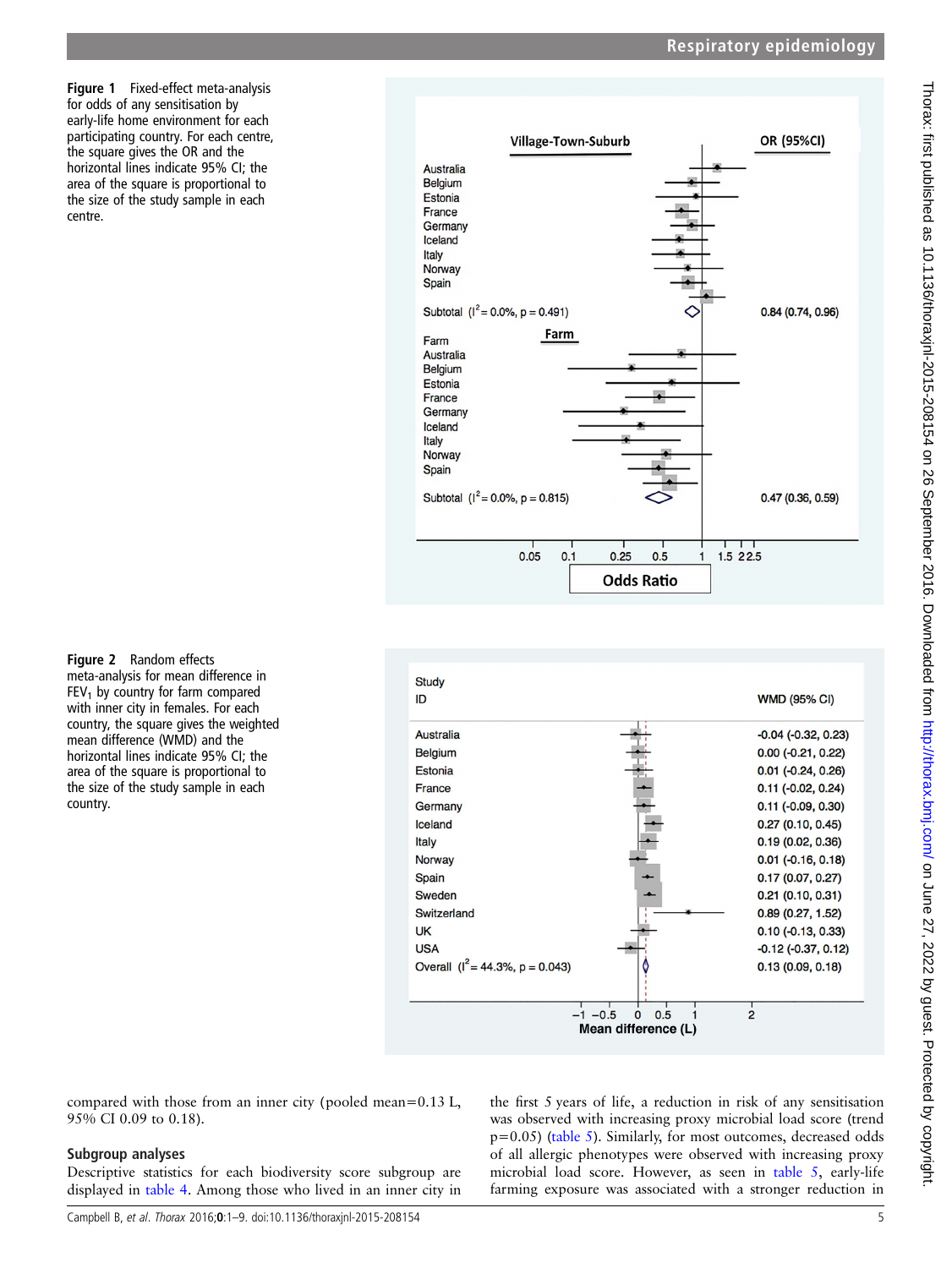<span id="page-5-0"></span>

|  |  | Table 4 Characteristics and demographic data for the inner city study population, according to biodiversity score |
|--|--|-------------------------------------------------------------------------------------------------------------------|

|                                           | Score 0,<br>mean (SD) | Score 1,<br>mean (SD) | Score 2,<br>mean (SD) | Score 3,<br>mean (SD) | Score 4,<br>mean (SD) | Score 5,<br>mean (SD) | p Value* |
|-------------------------------------------|-----------------------|-----------------------|-----------------------|-----------------------|-----------------------|-----------------------|----------|
| Mean age, years                           | 43.6(7.3)             | 43.7(7.3)             | 42.3(7.3)             | 42.2(7.3)             | 41.9(7.0)             | 39.9(7.4)             | < 0.001  |
|                                           | % (n)                 | % (n)                 | % (n)                 | % (n)                 | % (n)                 | % (n)                 |          |
| Gender                                    |                       |                       |                       |                       |                       |                       |          |
| Male                                      | 53.6 (30)             | 50.1 (137)            | 45.7 (313)            | 45.1 (296)            | 41.9(142)             | 40.8(44)              |          |
| Female                                    | 46.4 (26)             | 49.8 (136)            | 54.3 (372)            | 54.9 (361)            | 58.1 (197)            | 59.3 (64)             | 0.243    |
| Ever smoker                               | 48.2 (27)             | 61.3 (166)            | 55.8 (381)            | 58.0 (380)            | 64.3 (218)            | 62.0(67)              | 0.058    |
| Paternal smoking                          | 70.9 (34)             | 62.8 (165)            | 64.4 (428)            | 68.4 (437)            | 73.4 (240)            | 78.9 (82)             | 0.004    |
| Maternal smoking                          | 27.3(15)              | 23.3(62)              | 25.1 (169)            | 24.8 (161)            | 32.9 (110)            | 34.3 (37)             | 0.020    |
| Cat childhood                             | 0                     | 3.9(11)               | 12.9(95)              | 36.0 (247)            | 72 (249)              | 100 (108)             | < 0.001  |
| Dog childhood                             | $\mathbf{0}$          | 5.6(16)               | 9.8(72)               | 31.6(217)             | 71.4 (247)            | 100 (108)             | < 0.001  |
| Older siblings                            | $\mathbf{0}$          | 48.6 (139)            | 82.4 (605)            | 91.8 (630)            | 97.4 (337)            | 100 (108)             | < 0.001  |
| Bedroom sharing                           | $\mathbf{0}$          | 23.1(66)              | 58.0 (426)            | 78.1 (536)            | 90.2 (312)            | 100 (108)             | 0.005    |
| School attendance <5 years                | $\Omega$              | 18.9(54)              | 36.8 (270)            | 62.4 (428)            | 69.1 (239)            | 100 (108)             | < 0.001  |
| Family history of allergic disease        | 31.9(15)              | 33.8 (78)             | 32 (191)              | 35.4 (204)            | 31.8 (93)             | 33.3 (31)             | 0.849    |
| Serious respiratory infection $<$ 5 years | 9.4(5)                | 11.9 (32)             | 10.6(74)              | 8.9(58)               | 11.1(37)              | 11.3(11)              | 0.754    |

\*Statistical significance determined by  $\chi^2$  or analysis of variance.

Table 5 Associations between lung function measures and allergic disease outcomes across varied biodiversity levels in an inner city childhood living environment (grouped by biodiversity score) and farm

|                              | Biodiversity score 0/1,<br>inner city<br>reference | Biodiversity score 2,<br>inner city | <b>Biodiversity score 3,</b><br>inner city | Biodiversity score 4/5,<br>inner city | Farm                          |
|------------------------------|----------------------------------------------------|-------------------------------------|--------------------------------------------|---------------------------------------|-------------------------------|
| $FEV_1^*$ —men $(mL)$        | $\overline{\phantom{0}}$                           | $-16$ ( $-133$ to 101)              | $-56$ ( $-179$ to 67)                      | $-91$ ( $-229$ to 46)                 | $32$ (-90 to 153)             |
| $FEV_1^*$ - women (mL)       | $\overline{\phantom{m}}$                           | 11 $(-73$ to 95)                    | $-9$ ( $-96$ to 77)                        | $51 (-41 to 143)$                     | 116 (29 to 202), $p=0.009$    |
| $FEV1/FVC*$                  | -                                                  | $-0.22$ ( $-1.17$ to 0.72)          | $-0.44$ ( $-1.42$ to 0.54)                 | $-0.43$ ( $-1.5$ to 0.64)             | 0.30 (-0.67 to 1.28), p=0.545 |
| $+BHR - atopy$               | -                                                  | $0.99(0.51 \text{ to } 1.91)$       | $0.64$ (0.31 to 1.32)                      | $0.78$ (0.36 to 1.68)                 | $0.77$ (0.39 to 1.51)         |
| $-BHR + atopy$               |                                                    | $0.66$ (0.43 to 1.01)               | $0.72$ (0.47 to 1.12)                      | 0.54 (0.29 to 0.88)                   | $0.31$ (0.19 to 0.49)         |
| $+BHR + atopy$               |                                                    | $0.83$ (0.43 to 1.60)               | $0.80$ (0.41 to 1.57)                      | $0.96$ (0.47 to 1.96)                 | $0.46$ (0.23 to 0.95)         |
| Any atopic sensitisation     | $\qquad \qquad -$                                  | $0.81$ (0.58 to 1.12)               | $0.76$ (0.54 to 1.07)                      | $0.70$ (0.49 to 1.02)                 | $0.36$ (0.25 to 0.52)         |
| +Nasal symptoms<br>$-$ atopy |                                                    | 1.23 $(0.78 \text{ to } 1.96)$      | $0.94$ (0.58 to 1.51)                      | $0.87$ (0.52 to 1.46)                 | $0.85$ (0.55 to 1.32)         |
| -Nasal symptoms<br>+ atopy   |                                                    | $0.76$ (0.49 to 1.18)               | $0.81$ (0.53 to 1.26)                      | $0.83$ (0.52 to 1.33)                 | $0.42$ (0.28 to 0.66)         |
| +Nasal symptoms<br>+ atopy   |                                                    | $0.96$ (0.65 to 1.42)               | $0.88$ (0.59 to 1.31)                      | $0.85$ (0.55 to 1.31)                 | $0.38$ (0.25 to 0.56)         |
| +Current asthma<br>- atopy   |                                                    | $0.80$ (0.32 to 2.00)               | $0.48$ (0.17 to 1.34)                      | $0.31$ (0.08 to 1.11)                 | $0.55$ (0.21 to 1.41)         |
| -Current asthma<br>+ atopy   |                                                    | $0.77$ (0.55 to 1.09)               | $0.70$ (0.49 to 1.00)                      | $0.61$ (0.41 to 0.90)                 | $0.34$ (0.23 to 0.50)         |
| +Current asthma<br>+ atopy   |                                                    | 1.16 $(0.47 \text{ to } 2.88)$      | $1.26$ (0.50 to 3.13)                      | $1.57$ (0.60 to 4.10)                 | $0.56$ (0.21 to 1.50)         |

Statistically significant associations are given in bold.

Adjustment for age, sex, study centre, smoking and family history of allergic disease.<br>\*Additional adjustment: height<sup>2</sup> and weight.

BHR, bronchial hyper-responsiveness.

the risk of sensitisation and allergic disease phenotypes than any level of proxy microbial exposure in the inner city.

#### **DISCUSSION**

In this international study, interestingly, a higher  $FEV<sub>1</sub>$  was observed only in females exposed to farming in the first 5 years of life independent of asthma and sensitisation, which to our knowledge has never been reported before. Furthermore, a protective effect of early-life farming exposure was observed on allergic sensitisation and, allergic phenotypes of nasal symptoms, asthma and BHR in adults, and while those raised on a

rural setting had some reduction in the risk of sensitisation, this was not as strong as seen for those raised on a farm. The association between farm exposure and sensitisation was consistent across all countries participating in this study while the effect on  $FEV<sub>1</sub>$  varied slightly across centres. Our findings on atopic sensitisation are consistent with an earlier ECRHS I analysis, con-ducted by Leynaert et al,<sup>[22](#page-7-0)</sup> comparing farm versus non-farm participants, which found a reduced risk of atopic sensitisation in adulthood (crude odds ratio (ORc) 0.68, CI 95% 0.55 to 0.86) with living on a farm in childhood, but no associations were observed for risk of asthma (ORc 0.82; CI 95% 0.53 to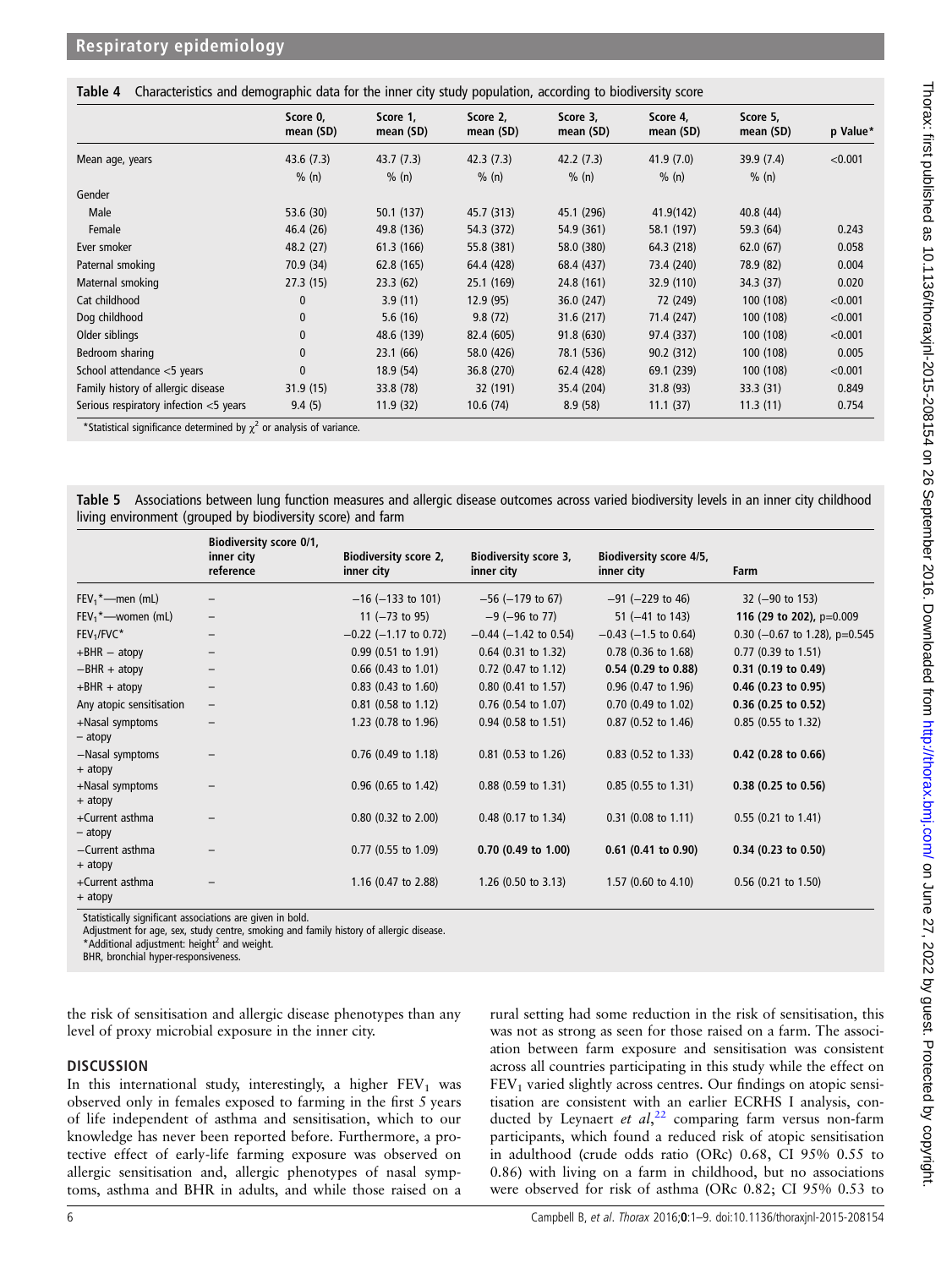1.27) or wheeze (ORc 1.09; CI 95% 0.82 to 1.46). While earlylife exposures in the inner city related to increasing proxies of microbial diversity were also shown to be associated with a decreased risk of sensitisation, this reduction of risk was not as large as with farm exposure alone.

Our analysis of proxy markers of increasing microbial exposures indicated that within an urban environment increased exposure to microbial load may reduce the risk of atopic disease but the magnitude of this effect does not match that observed with farm exposure. It is possible that prolonged contact with unique farm exposures such as livestock with extensive microbial diversity are unmatched by any exposure in the inner city. These findings further support the role of both load and diversity in environmental exposures in the development of allergic diseases, as proposed by the 'microbial diversity hypothesis'.<sup>23-[27](#page-7-0)</sup> It is also relevant to consider the possibility that proxy measures such as pet, daycare and crowding exposure can represent alternate factors or mechanisms that influence disease risk in addition to microbial biodiversity, which could potentially influence the estimates related to our biodiversity score. Additionally, selective avoidance of pets due to asthma or allergy could also influence inner city biodiversity scores, but would likely only play a small role in our estimates.[28](#page-7-0) However, the overall findings from our analysis indicate that the diversity of early-life microbial exposures impacts disease outcomes later in adult life.

To date, the majority of work done on farm exposures has focused on the association between early-life farm contact and childhood allergic and respiratory disease outcomes, while very few studies have investigated the impact of early-farm contact on adult disease, and especially adult lung function.<sup>[9](#page-7-0)</sup> Our findings on the impact of farm exposure on lung function in women are novel. Differential response to a range of environmental exposures, such as microbial diversity, indoor environment and air pollution, might possibly contribute to this gender difference. Further, the actual exposures related to urban and rural environment might differ between men and women. It is possible that men work in different roles or for longer periods on a farm than females, to a point where their exposure levels become harmful instead of protective.<sup>[29](#page-7-0)</sup> The social differences around standards of cleanliness for males and females could also impact the function of the hygiene hypothesis in relation to sex.<sup>[30](#page-7-0)</sup> A sex-dependent functioning of the 'farm-effect' has been observed in children or adolescents in relation to the cumulative incidence of asthma and in adults with early-life farm exposure in relation to asthma, hay fever and atopy.<sup>[29 31 32](#page-7-0)</sup> In addition, gender differences have already been explored in relation to other environmental exposures and lung health and allergic disease outcomes. In a recent study by Mészáros et  $al$ ,  $33$  exposure to home environmental tobacco smoke was found to increase the odds of current asthma only in males. Although the findings have been inconsistent, gender differences in response to air pollution have also been reported.<sup>34</sup> <sup>35</sup>

Gene–environment interactions have also been reported to play a crucial role in the association between farming and aller-gic/respiratory disease outcomes.<sup>[36 37](#page-8-0)</sup> It is suggested that those genetically susceptible may be at a higher risk of allergies and respiratory outcomes when exposed to farming, and such groups may select themselves out of farming populations. Interestingly, we observed those with farming exposure to have a lower prevalence of family history of allergies supporting this hypothesis.

Our recent review consolidated published literature showing significant interactions between CD14 gene polymorphisms and environmental microbial exposures with evidence of a protective effect on atopic disease in childhood[.37](#page-8-0) Additional evidence has

also shown that the expression of toll-like receptor 2 (TLR2) genes may differ between farm and non-farm children, and it is believed that some TLRs may act through various pathways to modify the risk of allergic or respiratory diseases.<sup>38</sup> <sup>39</sup> It has also been hypothesised that polymorphisms in oxidative stress genes may play a role in gene–environmental pollutant interactions that impact allergic and respiratory disease. However, investigations into the modification of respiratory disease risk through an altered oxidative stress response related to genetic variants of NAD(P)H:quinone acceptor oxidoreductase 1 (NQO1) and glutathione S-transferase (GST) genes, have shown mixed results.<sup>[40](#page-8-0)</sup> The above discussion highlights that multiple genes may modify the role in the observed 'farm effect', and that future research into this field needs to take into account a number of potential environmental and genetic modifiers.

The strength of our study is that it is a well-powered multinational study on adult asthma and atopy, which collected various exposure data and objective clinical measures of atopic sensitisation and lung function by a standardised protocol. The potential limitations of this study are survey data on early-life exposures collected retrospectively and no objective measures of microbial diversity were available for comparison. Residual confounding, stemming from a wide variety of exposures associated with different living environments as mentioned above, may also be present in this analysis. These uncontrolled confounders may all contribute to the observed 'farm effect' in a unique way that should be teased out in future investigations. Finally, selfselection out of farm life for those with a family history of allergic disease can present bias. Although we have adjusted for a family history of allergic disease in our analyses, an amount of residual confounding may remain based on the severity of allergic disease symptoms. Without further exploration into early-life clinical outcomes such as lung function or age at disease onset, we are unable to completely determine whether effects on adult lung function or disease are arising as a result of the direct effect of childhood farm exposure on adult health or mediated through distinct effects on childhood disease. It is also possible that adult exposures, such as occupational or home environment, may modify the effect of early-life exposures on adult disease; however, no significant interactions were observed between early-life home environment and adult cleaning or agriculture occupations in these analyses.

### CONCLUSIONS

Consistently across 14 countries, this analysis shows that earlylife exposure to farm environments is protective against subsequent adult allergic diseases. The consistency of the findings across multicountry settings suggests that farming effects may be due to biological mechanisms rather than socio-cultural effects that would differ between countries. A novel finding was that women who grew up on a farm had higher lung function, and only mild heterogeneity was observed across 14 countries. Further work is necessary to explain gender differences. Our analysis further showed protective effects of markers of microbial diversity (pets, siblings, day care, etc) in persons with an inner city background, however, not as strong as protective effects related to farm upbringing. Future studies should aim to discern critical farm exposures that drive the association with sensitisation by exploring the microbial components of farm environments through molecular studies.

#### Author affiliations <sup>1</sup>

<sup>1</sup>Allergy & Lung Health Unit, Centre for Epidemiology & Biostatistics, The University of Melbourne, Melbourne, Victoria, Australia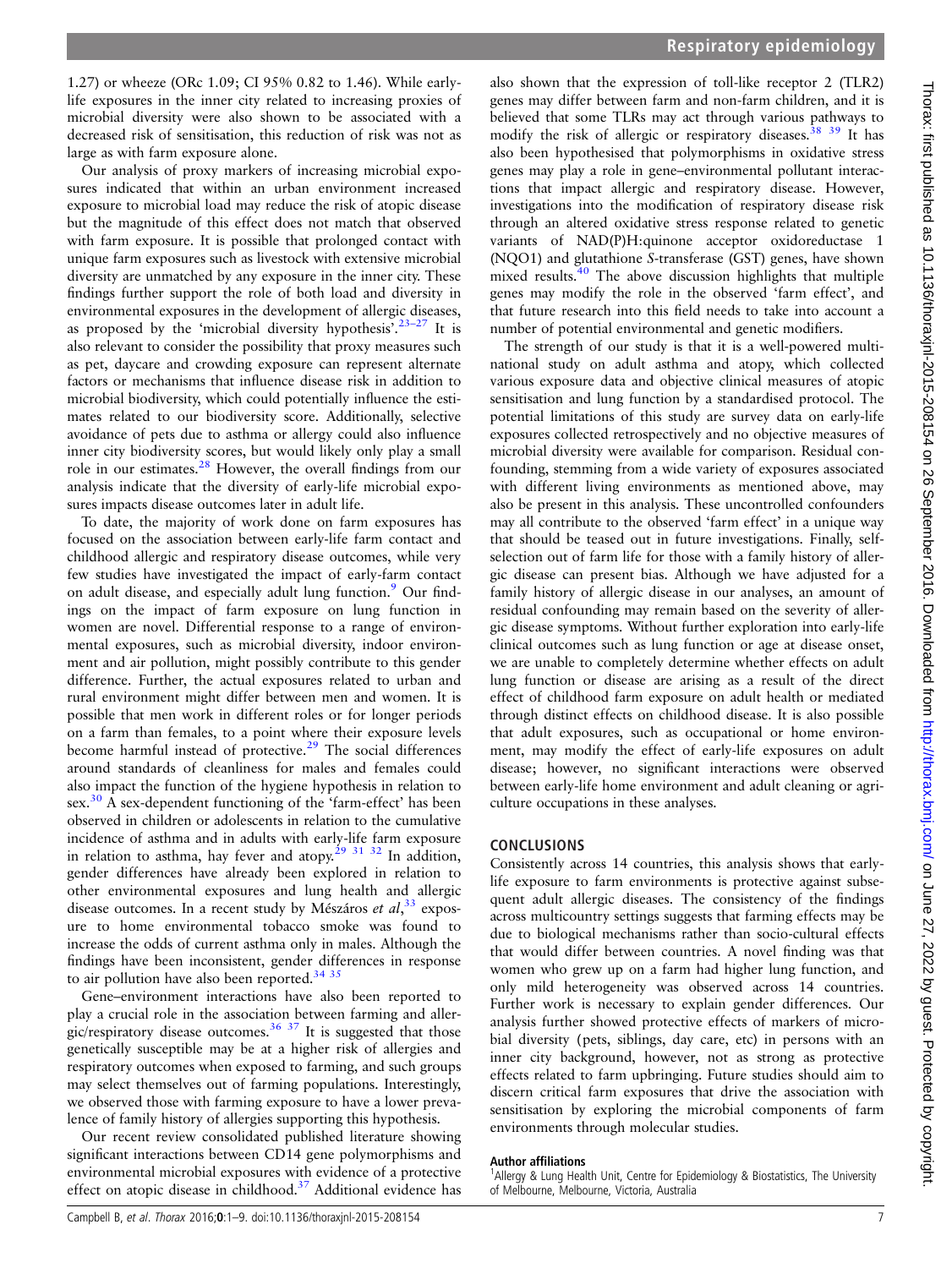## <span id="page-7-0"></span>Respiratory epidemiology

<sup>2</sup>Unité Epidémiologie et Biostatistique, Université Bordeaux Segalen, Bordeaux, France

<sup>3</sup> Murdoch Children's Research Institute, Melbourne, Australia<br><sup>4</sup> Department of Bespiratory Medicine and Sleep Landspitali I

Department of Respiratory Medicine and Sleep, Landspitali University Hospital, Reykjavik, Iceland

<sup>5</sup>Faculty of Medicine, University of Iceland, Reykjavik, Iceland

<sup>6</sup>Instititute of Epidemiology I, German Research Centre for Environmental Health, Helmholtz Zentrum München, Neuherberg, Germany

<sup>7</sup>Institute and Outpatient Clinic for Occupational, Social and Environmental Medicine, University Hospital Munich, Ludwig-Maximilians University Munich, Munich, Germany

<sup>8</sup>Centre for Research in Environmental Epidemiology (CREAL), Barcelona, Spain <sup>9</sup>CIBER Epidemiología y Salud Pública (CIBERESP), Barcelona, Spain

<sup>10</sup>Departament de Ciències Experimentals i de la Salut (UPF), Universitat Pompeu Fabra, Barcelona, Spain

<sup>11</sup>Department of Occupational Medicine, Haukeland University Hospital, Bergen, Norway<br><sup>12</sup>Centre for International Health, University of Bergen, Norway

<sup>13</sup>Department of Medical Sciences; Occupational and Environmental Medicine,

Uppsala University, Uppsala, Sweden<br><sup>14</sup>Institute of Lung Biology and Health (iLBD), Comprehensive Pneumology Center (CPC), Helmholtz Zentrum München, Munich-Neuherberg, Germany

<sup>15</sup>Epidemiology and Public Health, Swiss Tropical and Public Health Institute, Basel, Switzerland<br><sup>16</sup>University of Basel, Basel, Switzerland

<sup>17</sup>Epidemiology and Medical Statistics, University of Verona, Verona, Italy<br><sup>18</sup>National Heart and Lung Institute, Imperial College, London, UK<br><sup>19</sup>Section for Environment Occupation and Health, Department of Public Heal

Aarhus University, Aarhus, Denmark

<sup>20</sup>Centre de Recherche Albert Bonniot, Grenoble, France

Acknowledgements The ECRHS study is a joint project with multiple PIs and funded by many sources. This report uses information from ECRHS I and ECRHS II PIs and research staff have changed over the years but for these phases include: Project Leader: Peter Burney; Statistician: Sue Chinn; Principal Investigator: Deborah Jarvis; Project Coordinator: Jill Knox; Principal Investigator: Christina Luczynska; Assistant Statistician: J. Potts; Data Manager: S. Arinze. Steering Committee: Josep M. Anto, Institut Municipal d'Investigac oMedica (IMIM-IMAS), Uni-versitat Pompeu Fabra (UPF); Peter Burney, Imperial College, London (Project Leader); Isa Cerveri, University of Pavia; Susan Chinn, King's College, London; Roberto de Marco, University of Verona; Thorarinn Gislason, Iceland University Hospital; Joachim Heinrich, GSF—Institute of Epidemiology; Christer Janson, Uppsala University; Deborah Jarvis, Imperial College London; Nino Kunzli, formerly University of Basel, now University of Southern California Los Angeles; Benedicte Leynaert, Institut National de la Santeet de la Recherche Medicale (INSERM); Françoise Neukirch, Institut National de la Sante et de la Recherche Medicale (INSERM); J. Schouten, University of Groningen; Jordi Sunyer, Institut Municipal d'Investigacio Medica (IMIM-IMAS), Universitat Pompeu Fabra (UPF); Cecilie Svanes, University of Bergen; Vermeire, University of Antwerp; MatthiasWjst, GSF—Institute of Epidemiology and Technical University Munchen. Principal Investigators and Senior Scientific Team: Belgium: South Antwerp & Antwerp City (P. Vermeire, J. Weyler, M. Van Sprundel, V. Nelen). Estonia: Tartu (R. Jogi, A. Soon). France: Paris (F. Neukirch, B. Leynaert, R. Liard, M. Zureik), Grenoble (I. Pin, J. Ferran-Quentin). Germany: Erfurt (J. Heinrich, M. Wjst, C. Frye, I. Meyer). Iceland: Reykjavik (T. Gislason, E. Bjornsson, D. Gislason, T. Blondal, K.B. Jorundsdottir). Italy: Turin (M. Bugiani, P. Piccioni, E. Caria, A. Carosso, E. Migliore, G. Castiglioni), Verona (R. de Marco, G. Verlato, E. Zanolin, S. Accordini, A. Poli, V. Lo Cascio, M. Ferrari), Pavia (A. Marinoni, S. Villani, M. Ponzio, F. Frigerio, M. Comelli, M. Grassi, I. Cerveri, A. Corsico). The Netherlands: Groningen & Geleen (J. Schouten, M. Kerkhof). Norway: Bergen (A. Gulsvik, E. Omenaas, C. Svanes, B. Laerum). Spain: Barcelona (J.M. Anto, J. Sunyer, M. Kogevinas, J.P. Zock, X. Basagana, A. Jaen, F. Burgos), Huelva (J. Maldonado, A. Pereira, J.L. Sanchez), Albacete (J. Martinez-Moratalla Rovira, E. Almar), Galdakao (N. Muniozguren, I. Urritia), Oviedo (F. Payo). Sweden: Uppsala (C. Janson, G. Boman, D. Norback, M. Gunnbjornsdottir), Goteborg (K. Toren, L. Lillienberg, A.C. Olin, B. Balder, A. Pfeifer-Nilsson, R. Sundberg), Umea (E. Norrman, M. Soderberg, K. Franklin, B. Lundback, B. Forsberg, L. Nystrom). Switzerland: Basel (N. Kunzli, B. Dibbert, M. Hazenkamp, M. Brutsche, U. Ackermann-Liebrich). United Kingdom: Norwich (D. Jarvis, B. Harrison), Ipswich (D. Jarvis, R. Hall, D. Seaton).

Competing interests None declared.

Ethics approval Multinational study with various approving bodies.

Provenance and peer review Not commissioned; externally peer reviewed.

**REFERENCES** 

1 Strachan DP. Hay fever, hygiene, and household size. [BMJ](http://dx.doi.org/10.1136/bmj.299.6710.1259) 1989;299:1259-60.

- 2 von Mutius E, Vercelli D. Farm living: effects on childhood asthma and allergy. [Nat Rev Immunol](http://dx.doi.org/10.1038/nri2871) 2010;10:861–8.
- 3 Genuneit J. Exposure to farming environments in childhood and asthma and wheeze in rural populations: a systematic review with meta-analysis. [Pediatr Allergy](http://dx.doi.org/10.1111/j.1399-3038.2012.01312.x) [Immunol](http://dx.doi.org/10.1111/j.1399-3038.2012.01312.x) 2012;23:509–18.
- 4 Braun-Fahrländer C, Riedler J, Herz U, et al. Environmental exposure to endotoxin and its relation to asthma in school-age children. [N Engl J Med](http://dx.doi.org/10.1056/NEJMoa020057) 2002;347:869-77.
- 5 Schram-Bijkerk D, Doekes G, Douwes J, et al. Bacterial and fungal agents in house dust and wheeze in children: the PARSIFAL study. [Clin Exp Allergy](http://dx.doi.org/10.1111/j.1365-2222.2005.02339.x) 2005;35:1272–8.
- 6 Thorne PS, Kulhánková K, Yin M, et al. Endotoxin exposure is a risk factor for asthma: The National survey of endotoxin in United States housing. [Am J Respir](http://dx.doi.org/10.1164/rccm.200505-758OC) [Crit Care Med](http://dx.doi.org/10.1164/rccm.200505-758OC) 2005;172:1371–7.
- 7 van Strien RT, Engel R, Holst O, et al. Microbial exposure of rural school children, as assessed by levels of N-acetyl-muramic acid in mattress dust, and its association with respiratory health. [J Allergy Clin Immunol](http://dx.doi.org/10.1016/j.jaci.2004.01.783) 2004;113:860-7.
- von Mutius E, Braun-Fahrländer C, Schierl R, et al. Exposure to endotoxin or other bacterial components might protect against the development of atopy. [Clin Exp](http://dx.doi.org/10.1046/j.1365-2222.2000.00959.x) [Allergy](http://dx.doi.org/10.1046/j.1365-2222.2000.00959.x) 2000;30:1230–4.
- 9 Campbell BE, Lodge CJ, Lowe AJ, et al. Exposure to "farming" and objective markers of atopy: a systematic review and meta-analysis. [Clin Exp Allergy](http://dx.doi.org/10.1111/cea.12429) 2015;45:744–57.
- 10 Portengen L, Sigsgaard T, Omland  $\emptyset$ , et al. Low prevalence of atopy in young danish farmers and farming students born and raised on a farm. [Clin Exp Allergy](http://dx.doi.org/10.1046/j.1365-2222.2002.01310.x) 2002;32:247–53.
- 11 Schulze A, van Strien RT, Praml G, et al. Characterization of asthma among adults with and without childhood farm contact. [Eur Respir J](http://dx.doi.org/10.1183/09031936.00127906) 2007;29:1169-73.
- 12 Fuchs O, Genuneit J, Latzin P, et al. Farming environments and childhood atopy, wheeze, lung function, and exhaled nitric oxide. [J Allergy Clin Immunol](http://dx.doi.org/10.1016/j.jaci.2012.04.049) 2012;130:382–8.e6.
- 13 Ernst P, Cormier Y. Relative scarcity of asthma and atopy among rural adolescents raised on a farm. [Am J Respir Crit Care Med](http://dx.doi.org/10.1164/ajrccm.161.5.9908119) 2000;161:1563–6.
- 14 Merchant JA, Naleway AL, Svendsen ER, et al. Asthma and farm exposures in a cohort of rural Iowa children. [Environ Health Perspect](http://dx.doi.org/10.1289/ehp.7240) 2005;113:350-6.
- 15 Nicolaou N, Siddique N, Custovic A. Allergic disease in urban and rural populations: increasing prevalence with increasing urbanization. [Allergy](http://dx.doi.org/10.1111/j.1398-9995.2005.00961.x) 2005;60:1357–60.
- 16 Vargas C, Bustos P, Diaz PV, et al. Childhood environment and atopic conditions, with emphasis on asthma in a Chilean agricultural area. [J Asthma](http://dx.doi.org/10.1080/02770900701752540) 2008;45:73-8.
- 17 Azad MB, Konya T, Maughan H, et al. Infant gut microbiota and the hygiene hypothesis of allergic disease: impact of household pets and siblings on microbiota composition and diversity. [Allergy Asthma Clin Immunol](http://dx.doi.org/10.1186/1710-1492-9-15) 2013;9:15.
- 18 Calvani M Jr, Alessandri C, Bonci E. Fever episodes in early life and the development of atopy in children with asthma. Eur Respir J 2002;20:391-6.
- 19 Burney PG, Luczynska C, Chinn S, et al. The European Community Respiratory Health Survey. [Eur Respir J](http://dx.doi.org/10.1183/09031936.94.07050954) 1994;7:954-60.
- 20 European Community Respiratory Health Survey II Steering Committee. The European Community Respiratory Health Survey II. [Eur Respir J](http://dx.doi.org/10.1183/09031936.02.00046802) 2002;20:1071-9.
- 21 Dharmage S, Bailey M, Raven J, et al. Current indoor allergen levels of fungi and cats, but not house dust mites, influence allergy and asthma in adults with high dust mite exposure. [Am J Respir Crit Care Med](http://dx.doi.org/10.1164/ajrccm.164.1.9911066) 2001;164:65-71.
- 22 Leynaert B, Neukirch C, Jarvis D, et al. Does living on a farm during childhood protect against asthma, allergic rhinitis, and atopy in adulthood? [Am J Respir Crit](http://dx.doi.org/10.1164/ajrccm.164.10.2103137) [Care Med](http://dx.doi.org/10.1164/ajrccm.164.10.2103137) 2001;164Pt 1):1829–34.
- 23 Lluis A, Depner M, Gaugler B, et al. Increased regulatory T-cell numbers are associated with farm milk exposure and lower atopic sensitization and asthma in childhood. [J Allergy Clin Immunol](http://dx.doi.org/10.1016/j.jaci.2013.06.034) 2014;133:551-9.
- 24 Naleway AL. Asthma and atopy in rural children: is farming protective? [Clin Med](http://dx.doi.org/10.3121/cmr.2.1.5) [Res](http://dx.doi.org/10.3121/cmr.2.1.5) 2004;2:5–12.
- 25 Downs SH, Marks GB, Mitakakis TZ, et al. Having lived on a farm and protection against allergic diseases in Australia. [Clin Exp Allergy](http://dx.doi.org/10.1046/j.1365-2222.2001.01070.x) 2001;31:570-5.
- 26 Illi S, Depner M, Genuneit J, et al. Protection from childhood asthma and allergy in Alpine farm environments-the GABRIEL Advanced Studies. [J Allergy Clin Immunol](http://dx.doi.org/10.1016/j.jaci.2012.03.013) 2012;129:1470–7.e6.
- 27 Riedler J, Braun-Fahrländer C, Eder W, et al. Exposure to farming in early life and development of asthma and allergy: a cross-sectional survey. [Lancet](http://dx.doi.org/10.1016/S0140-6736(01)06252-3) 2001;358:1129–33.
- 28 Svanes C, Zock JP, Antó J, et al. Do asthma and allergy influence subsequent pet keeping? An analysis of childhood and adulthood. J Allergy Clin Immunol 2006;118:691–8.
- 29 Genuneit J. Sex-Specific Development of Asthma Differs between Farm and Nonfarm Children: A Cohort Study. [Am J Respir Crit Care Med](http://dx.doi.org/10.1164/rccm.201403-0428LE) 2014;190:588–90.
- 30 Clough S. Gender and the hygiene hypothesis. [Soc Sci Med](http://dx.doi.org/10.1016/j.socscimed.2010.11.021) 2011;72:486–93.
- 31 Rennie DC, Karunanayake CP, Chen Y, et al. Early farm residency and prevalence of asthma and hay fever in adults. [J Asthma](http://dx.doi.org/10.3109/02770903.2015.1058394) 2016;53:2-10.
- 32 Rennie DC, Lawson JA, Karunanayake CP, et al. Farm Exposure and Atopy in Men and Women: The Saskatchewan Rural Health Study. [J Agromedicine](http://dx.doi.org/10.1080/1059924X.2015.1042612) 2015;20:302–9.